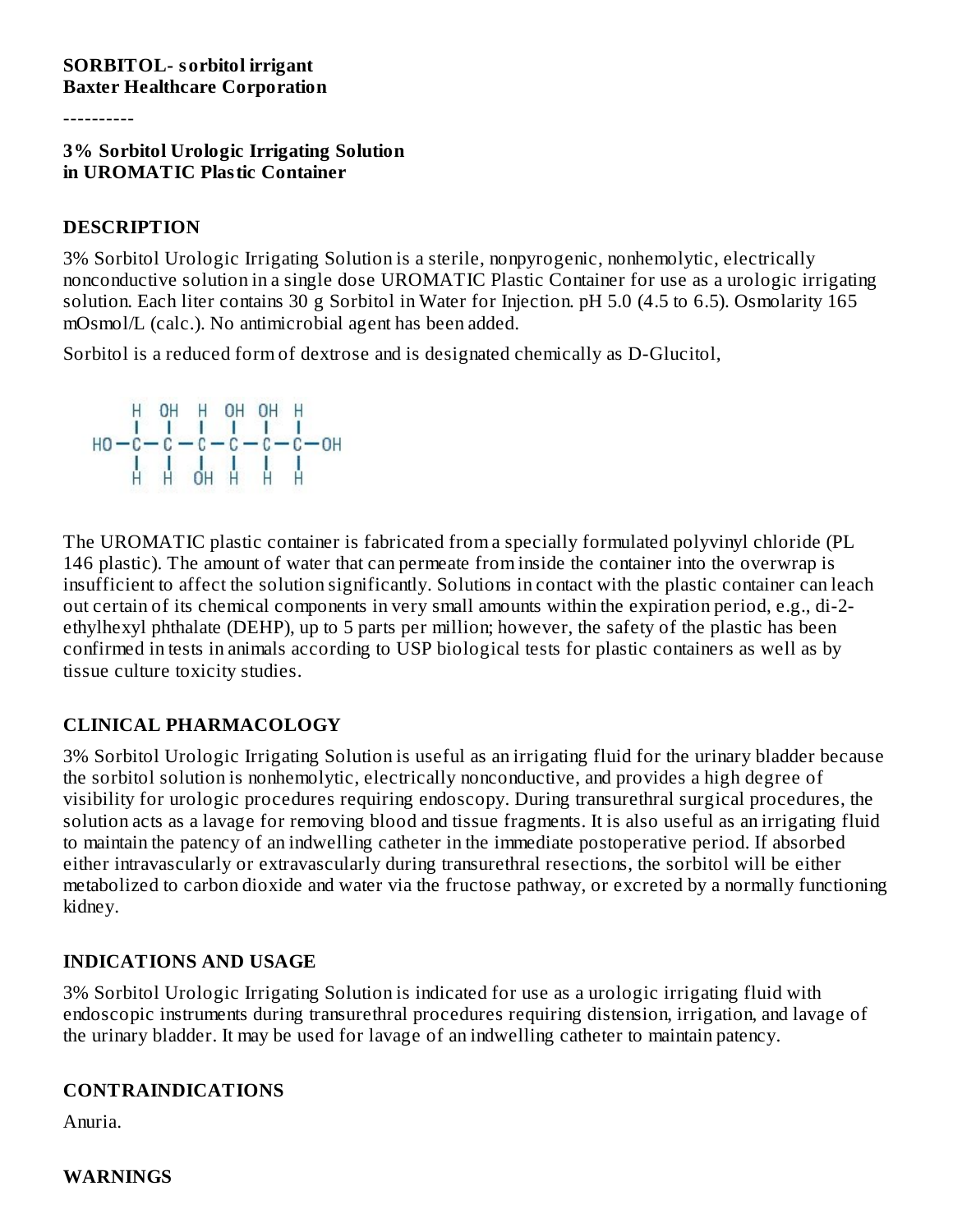Not for injection.

### **Not for us e in patients with documented or suspected fructos e intolerance.**

Solutions for urologic irrigation must be used with caution in patients with severe cardiopulmonary or renal dysfunction.

Irrigating fluids used during transurethral prostatectomy have been demonstrated to enter the systemic circulation in relatively large volumes; thus sorbitol irrigating solution must be regarded as a systemic drug. Absorption of large amounts of fluids containing sorbitol may significantly alter cardiopulmonary and renal dynamics. **Appropriate patient monitoring should be maintained due to the possibility of fluid overload. Should fluid overload occur, intensive fluid and electrolyte management is necessary. Monitoring of fluid and electrolyte levels beyond the acute phas e may be considered due to the possibility of delayed fluid absorption.** (See ADVERSE REACTIONS, Post-Marketing Experience)

Hyperglycemia from metabolism of absorbed sorbitol may occur in patients with diabetes mellitus.

The contents of an opened container should be used promptly to minimize the possibility of bacterial growth or pyrogen formation. Discard the unused portion of irrigating solution since no antimicrobial agent has been added.

## **PRECAUTIONS**

The cardiovascular status, especially of the patient with cardiac disease, should be carefully observed before and during transurethral resection of the prostate when using 3% Sorbitol Urologic Irrigating Solution, because the quantity of fluid absorbed into the systemic circulation by opened prostatic veins may produce significant expansion of the intravascular fluid and lead to fulminating congestive heart failure.

Shift of sodium free intracellular fluid into the extracellular compartment, following systemic absorption may lower serum concentration and aggravate preexisting hyponatremia.

Excessive loss of water and electrolytes may lead to serious imbalances. With continuous administration of solution, loss of water may occur in excess of electrolytes, producing hypernatremia.

Sustained diuresis that results from transurethral irrigation with sorbitol irrigating solutions may obscure and intensify inadequate hydration or hypovolemia.

## **Pregnancy**

Teratogenic Effects

Animal reproduction studies have not been conducted with 3% Sorbitol Urologic Irrigating Solution. It is not known whether 3% Sorbitol Urologic Irrigating Solution can cause fetal harm when administered to a pregnant woman or can affect reproductive capacity. 3% Sorbitol Urologic Irrigating Solution should be given to a pregnant woman only if clearly needed.

#### **Pediatric Us e**

Safety and effectiveness in pediatric patients have not been established.

## **Geriatric Us e**

Clinical studies of Irrigation Solutions did not include sufficient numbers of subjects aged 65 and over to determine whether they respond differently from other younger subjects. Other reported clinical experience has not identified differences in responses between the elderly and younger patients.

Do not administer unless the solution is clear and the seal is intact.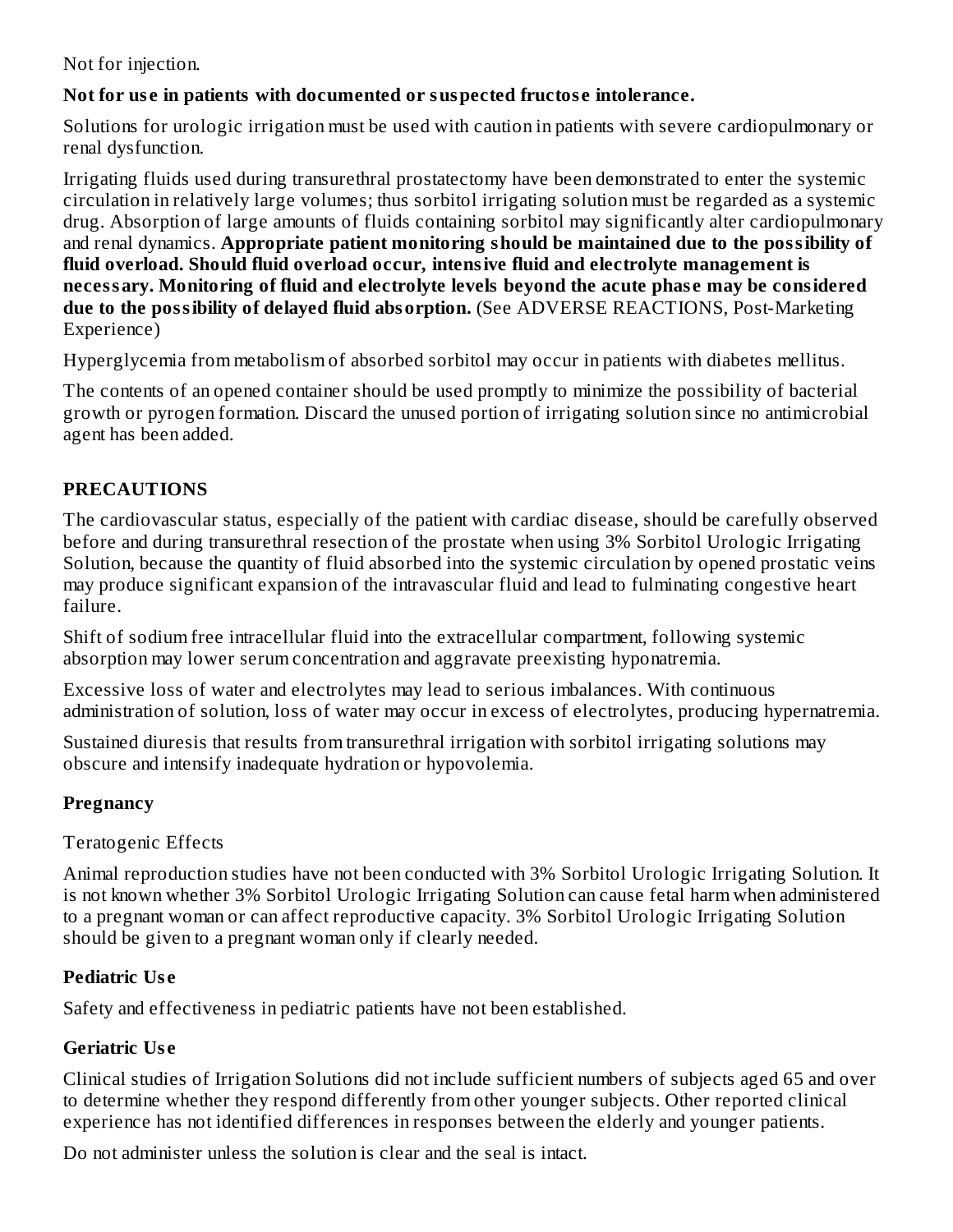#### **ADVERSE REACTIONS**

**Life threatening** adverse reactions with intravenous sorbitol infusions have been reported in patients with fructose intolerance.

The literature reports occasional adverse reactions for intravenous sorbitol infusions. These include disturbances such as acidosis, electrolyte loss, marked diuresis, urinary retention, edema, dryness of mouth and thirst, and dehydration; cardiovascular/pulmonary disorders such as pulmonary congestion, hypotension, tachycardia, angina-like pains, and other general reactions such as blurred vision, convulsions, nausea, vomiting, diarrhea, rhinitis, chills, vertigo, and backache. Allergic reactions reported to occur from sorbitol include urticaria.

Should adverse reactions occur, discontinue the irrigant and reevaluate the clinical status of the patient.

#### **Post-Marketing Experience**

Following off-label use of 3% Sorbitol Urologic Irrigating Solution for hysteroscopic procedures in women, life-threatening adverse events related to fluid overload have been reported.

#### **DOSAGE AND ADMINISTRATION**

The volume of solution needed will vary with the nature and duration of the urologic procedure.

If desired, warm in overwrap to near body temperature in a water bath or oven heated to not more than  $45^{\circ}$ C.

Parenteral drug products should be inspected visually for particulate matter and discoloration prior to administration whenever solution and container permit.

#### **HOW SUPPLIED**

3% Sorbitol Urologic Irrigating Solution in UROMATIC plastic containers is available as follows:

| 2B7357 | ⊇лш∟ | $\lambda$ –<br>$1 - \Delta$<br>г. |
|--------|------|-----------------------------------|
|        |      |                                   |

Exposure of pharmaceutical products to heat should be minimized. Avoid excessive heat. It is recommended the product be stored at room temperature (25 $^{\circ}$ C); brief exposure up to 40 $^{\circ}$ C does not adversely affect the product.

#### **DIRECTIONS FOR USE**

Tear overwrap down side at slit and remove solution container. Visually inspect the container. If the outlet port protector is damaged, detached, or not present, discard container as solution path sterility may be impaired. Some opacity of the plastic due to moisture absorption during the sterilization process may be observed. This is normal and does not affect the solution quality or safety. The opacity will diminish gradually. Check for minute leaks by squeezing bag firmly. If leaks are found, discard solution as sterility may be impaired.

Use Aseptic Technique.

- 1. Suspend container using hanger hole.
- 2. Remove protector from outlet port.
- 3. Attach irrigation set. Refer to complete directions accompanying set.

#### **Baxter Healthcare Corporation**

Deerfield, IL 60015 USA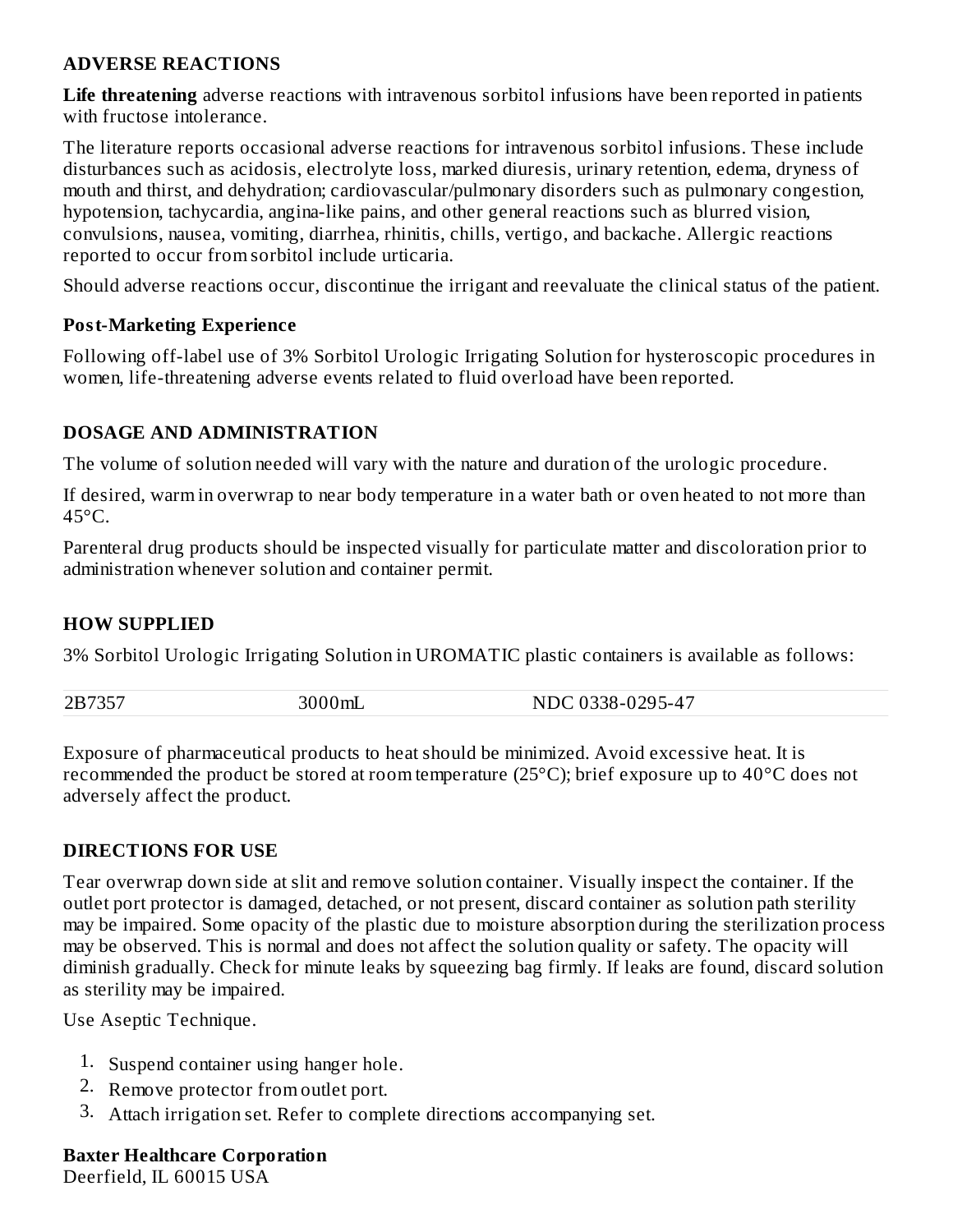Printed in USA

Baxter and Uromatic are trademarks of Baxter International Inc.

07-19-00-0227 Rev. January 2018

## **PRINCIPAL DISPLAY PANEL - PACKAGING LABELING**



**Container Label**

Container Label

LOT EXP

**3000 mL**

**2B7357 NDC 0338-0295-47**

**NOT FOR INJECTION**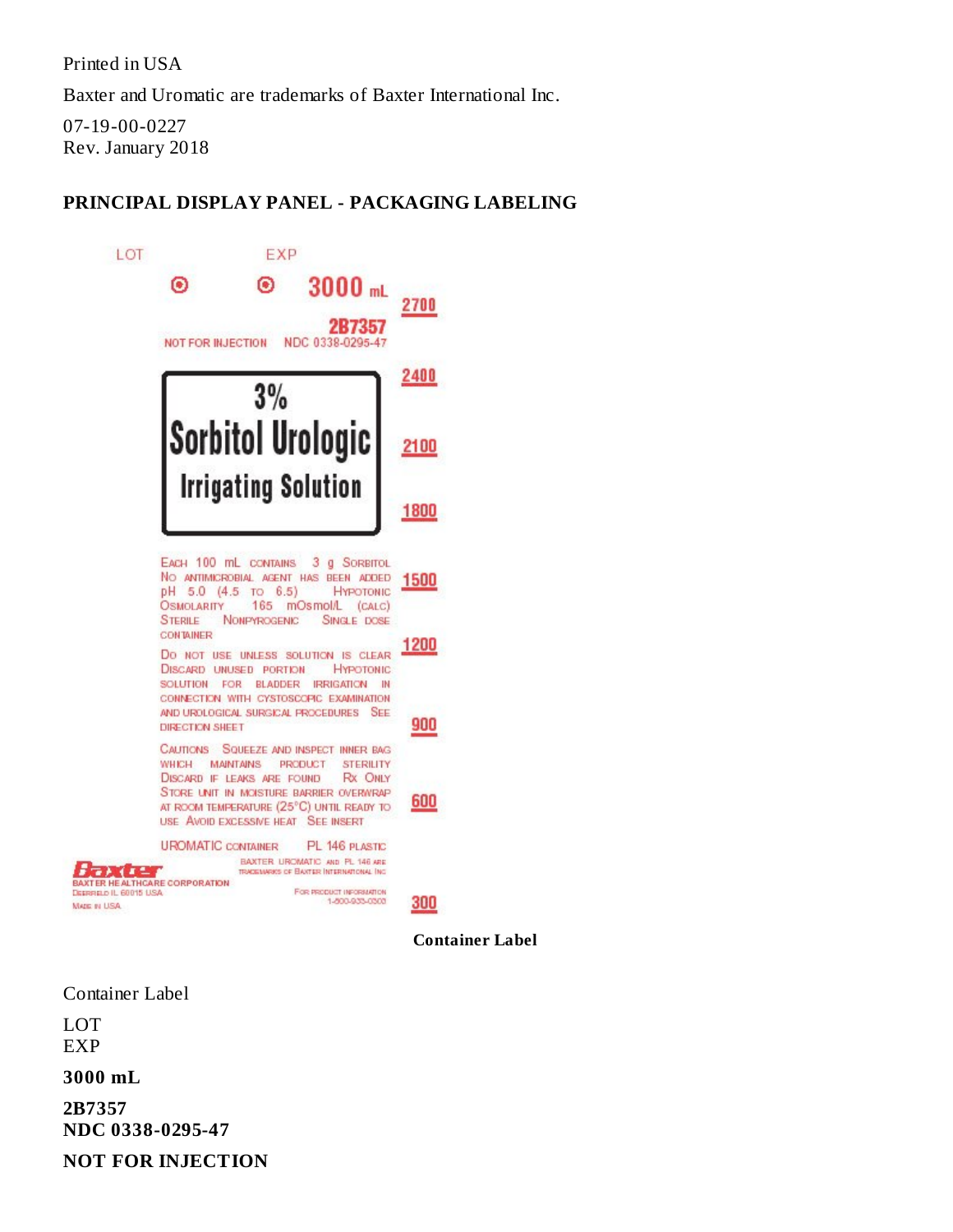#### **3% Sorbitol Urologic Irrigating Solution**

EACH 100 mL CONTAINS 3 g SORBITOL NO ANTIMICROBIAL AGENT HAS BEEN ADDED pH 5.0 (4.5 TO 6.5) HYPOTONIC OSMOLARITY 165 mOsmol/L (CALC) STERILE NONPYROGENIC SINGLE DOSE CONTAINER

DO NOT USE UNLESS SOLUTION IS CLEAR DISCARD UNUSED PORTION HYPOTONIC SOLUTION FOR BLADDER IRRIGATION IN CONNECTION WITH CYSTOSCOPIC EXAMINATION AND UROLOGICAL SURGICAL PROCEDURES SEE DIRECTION SHEET

CAUTIONS SQUEEZE AND INSPECT INNER BAG WHICH MAINTAINS PRODUCT STERILITY DISCARD IF LEAKS ARE FOUND RX ONLY STORE UNIT IN MOISTURE BARRIER OVERWRAP AT ROOM TEMPERATURE (25°C) UNTIL READY TO USE AVOID EXCESSIVE HEAT SEE INSERT

UROMATIC CONTAINER

PL 146 PLASTIC

BAXTER UROMATIC AND PL 146 ARE TRADEMARKS OF BAXTER INTERNATIONAL INC

*Baxter Logo* **BAXTER HEALTHCARE CORPORATION** DEERFIELD IL 60015 USA

MADE IN USA

FOR PRODUCT INFORMATION 1-800-933-0303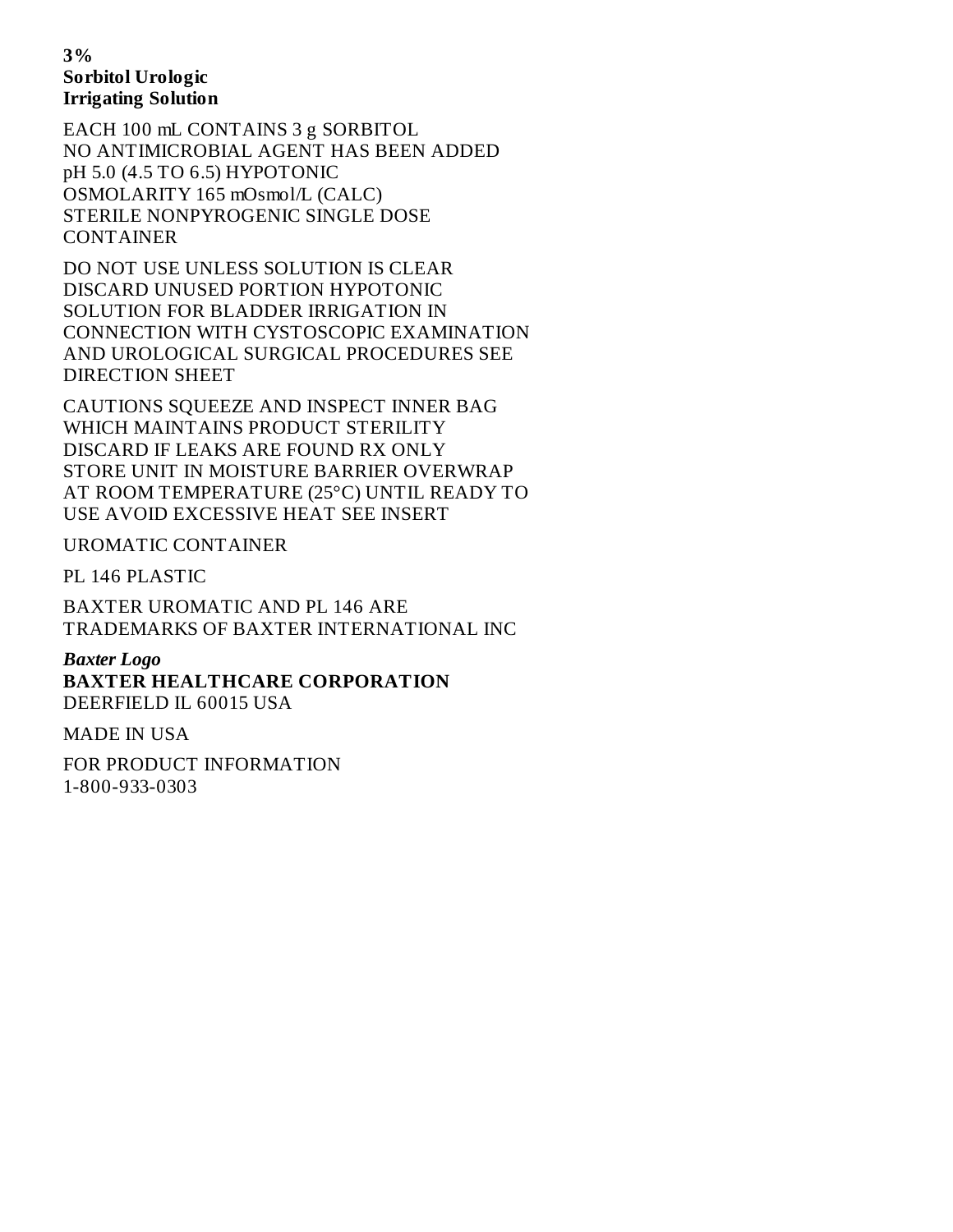2B7357  $4 - 3000$  ML UROMATIC CONTAINERS

3% SORBITOL UROLOGIC IRRIGATING SOLUTION

**EXP XXXXX** 

SECONDARY BAR CODE

(17) YYMM00 (10) XXXXX

LOT **XXXXX**  PRIMARY BAR CODE

 $(01) 50303380295475$ 

**Carton Label**

Carton Label

2B7357

4-3000 ML UROMATIC CONTAINERS

3% SORBITOL UROLOGIC IRRIGATING SOLUTION

EXP

XXXXX

SECONDARY BAR CODE (17) YYMM00 (10) XXXXX

LOT XXXXX

PRIMARY BAR CODE

(01) 50303380295475

| <b>SORBITOL</b>                                          |                         |                          |                       |
|----------------------------------------------------------|-------------------------|--------------------------|-----------------------|
| sorbitol irrigant                                        |                         |                          |                       |
|                                                          |                         |                          |                       |
| <b>Product Information</b>                               |                         |                          |                       |
| <b>Product Type</b>                                      | HUMAN PRESCRIPTION DRUG | Item Code (Source)       | NDC:0338-0295         |
| <b>Route of Administration</b>                           | <b>IRRIGATION</b>       |                          |                       |
|                                                          |                         |                          |                       |
|                                                          |                         |                          |                       |
| <b>Active Ingredient/Active Moiety</b>                   |                         |                          |                       |
| <b>Ingredient Name</b>                                   |                         | <b>Basis of Strength</b> | Strength              |
| SORBITOL (UNII: 506T60A25R) (SORBITOL - UNII:506T60A25R) |                         | SORBITOL                 | 30.00 g in 1000.00 mL |
|                                                          |                         |                          |                       |